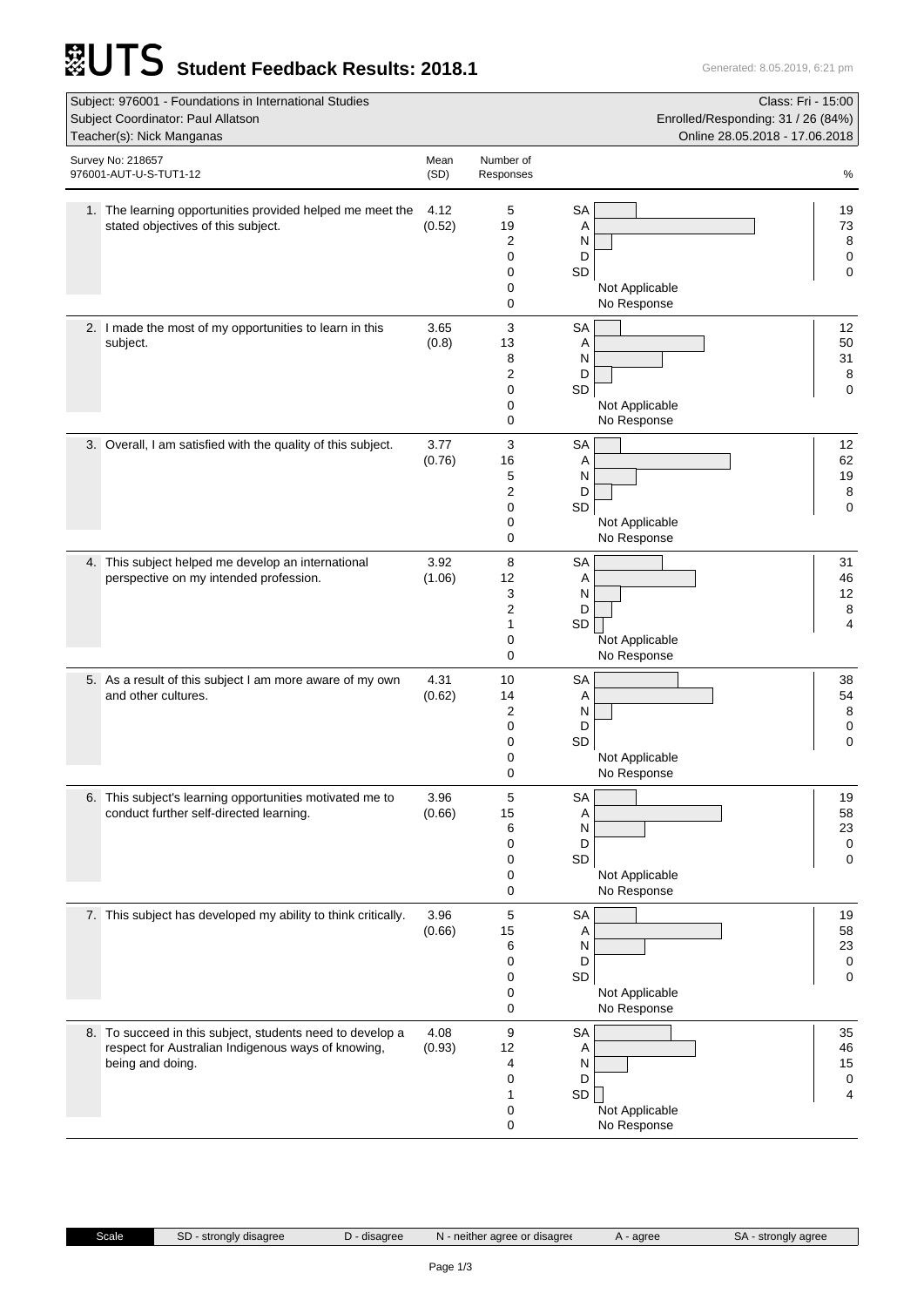## **SALITS** Student Feedback Results: 2018.1

| Subject: 976001 - Foundations in International Studies |                                                       |              |                        | Class: Fri - 15:00<br>Enrolled/Responding: 31 / 26 (84%) |    |  |
|--------------------------------------------------------|-------------------------------------------------------|--------------|------------------------|----------------------------------------------------------|----|--|
| Subject Coordinator: Paul Allatson                     |                                                       |              |                        |                                                          |    |  |
|                                                        | Teacher(s): Nick Manganas                             |              |                        | Online 28.05.2018 - 17.06.2018                           |    |  |
|                                                        | Survey No: 218657<br>976001-AUT-U-S-TUT1-12           | Mean<br>(SD) | Number of<br>Responses |                                                          | %  |  |
|                                                        | Teacher: Nick Manganas (996802)                       |              |                        |                                                          |    |  |
|                                                        | 9. Overall, I am satisfied with how this staff member | 4.46         | 13                     | SA                                                       | 50 |  |
|                                                        | facilitated my learning.                              | (0.58)       | 12                     | Α                                                        | 46 |  |
|                                                        |                                                       |              |                        | N                                                        | 4  |  |
|                                                        |                                                       |              | 0                      | D                                                        | 0  |  |
|                                                        |                                                       |              | 0                      | <b>SD</b>                                                | 0  |  |
|                                                        |                                                       |              | 0                      | Not Applicable                                           |    |  |
|                                                        |                                                       |              | 0                      | No Response                                              |    |  |
|                                                        | 10. The teacher is able to explain concepts clearly.  | 4.46         | 14                     | <b>SA</b>                                                | 54 |  |
|                                                        |                                                       | (0.65)       | 10                     | Α                                                        | 38 |  |
|                                                        |                                                       |              | 2                      | N                                                        | 8  |  |
|                                                        |                                                       |              | 0                      | D                                                        | 0  |  |
|                                                        |                                                       |              | 0                      | <b>SD</b>                                                | 0  |  |
|                                                        |                                                       |              | 0                      | Not Applicable                                           |    |  |
|                                                        |                                                       |              | 0                      | No Response                                              |    |  |

| 11. | What did you particularly like in this subject? | Open question | 53.85 |
|-----|-------------------------------------------------|---------------|-------|
|     |                                                 |               |       |

11.1 I appreciated the interactive element and class discussions which were engaging and which expanded my understanding as different students expressed a wide variety of ideas, perspectives and opinions in response to the topics explored in the subject

11.2 I enjoyed the topics each week and the smaller table discussions I had with classmates. I also enjoyed the way the lessons were made as they became more interactive and help me to connect the reading into real life contexts.

11.3 the discussions were interesting and allowed the class to contribute their own beliefs which gave me an understanding of how many perspectives of thinking everyone has differently.

11.4 The Eurovision lesson was probably the best one.

11.5 I really liked having Nick as a tutor. He always described things really well and made the content really interesting and engaging. He achieved a good mix of class discussions and activities in smaller groups.

11.6 I enjoyed the exploration of cultures throughout history and the socio-political issues discussed. Especially enjoyed whenever we shifted away from heavily Eurocentric views

11.7 The teacher was relaxed and the class was active in participation.

11.8 interesting

11.9 The assignments were clear and spaced out across the semester accordingly.

11.10 Nick is a great tutor. He is encouraging and provides constructive feedback. Small comment was that he was a bit intimidating and awkward in class discussions but otherwise a helpful tutor all around. Paul is also a good lecturer, very informative and speaks very well

11.11 I liked how I was made aware of my surroundings and I was pushed to see situations in other cultural groups/ countries in the world

11.12 The tutorials were always great to attend. Unlike other subjects that are very content driven, this subject felt slightly more laid back in that it was intended to explore concepts rather than drive home content. As a result the tutorials were enjoyable and often a come away felling more enlightened without felt drained.

11.13 I liked the range of topics that this subject covered. I believe I have gained a wider international perspective.

11.14 Each week's content is extensively covered during tutorials. There were ample opportunities to ask questions during class, as well as facilitated group discussions in class that assisted in developing my understanding of new concepts.

| 12.  | Please suggest any improvements that could be made to this<br>subject.                                                                                                                                                                                                            | 13 | Open question | 50 |
|------|-----------------------------------------------------------------------------------------------------------------------------------------------------------------------------------------------------------------------------------------------------------------------------------|----|---------------|----|
| 12.1 | Perhaps a less concentrated focus on the historical and statistical part of the subject; I would instead like to see an effort to more<br>strongly relate the concepts to the current social climate and its impacts for the future.                                              |    |               |    |
| 12.2 | Maybe content that focuses on pop culture more to be more relating to the current times.                                                                                                                                                                                          |    |               |    |
| 12.3 | Better assignment structure. Like what was that first assignment 250 words is less than concise. 400 would've been more<br>reasonable.                                                                                                                                            |    |               |    |
| 12.4 | Maybe include how the subject information could quide our learning when it comes to our other degrees if students are doing a double<br>degree.                                                                                                                                   |    |               |    |
| 12.5 | I think that the readings for the subject often didn't actually have much to do with what we went through in the lecture and the tutorial. I<br>also found it hard to reference the required readings in my assessment as I found a disconnect between them and the content. Many |    |               |    |

Scale SD - strongly disagree D - disagree N - neither agree or disagree A - agree SA - strongly agree

of them were very focused on particular case studies so their specificity made it impossible to reference most of them.